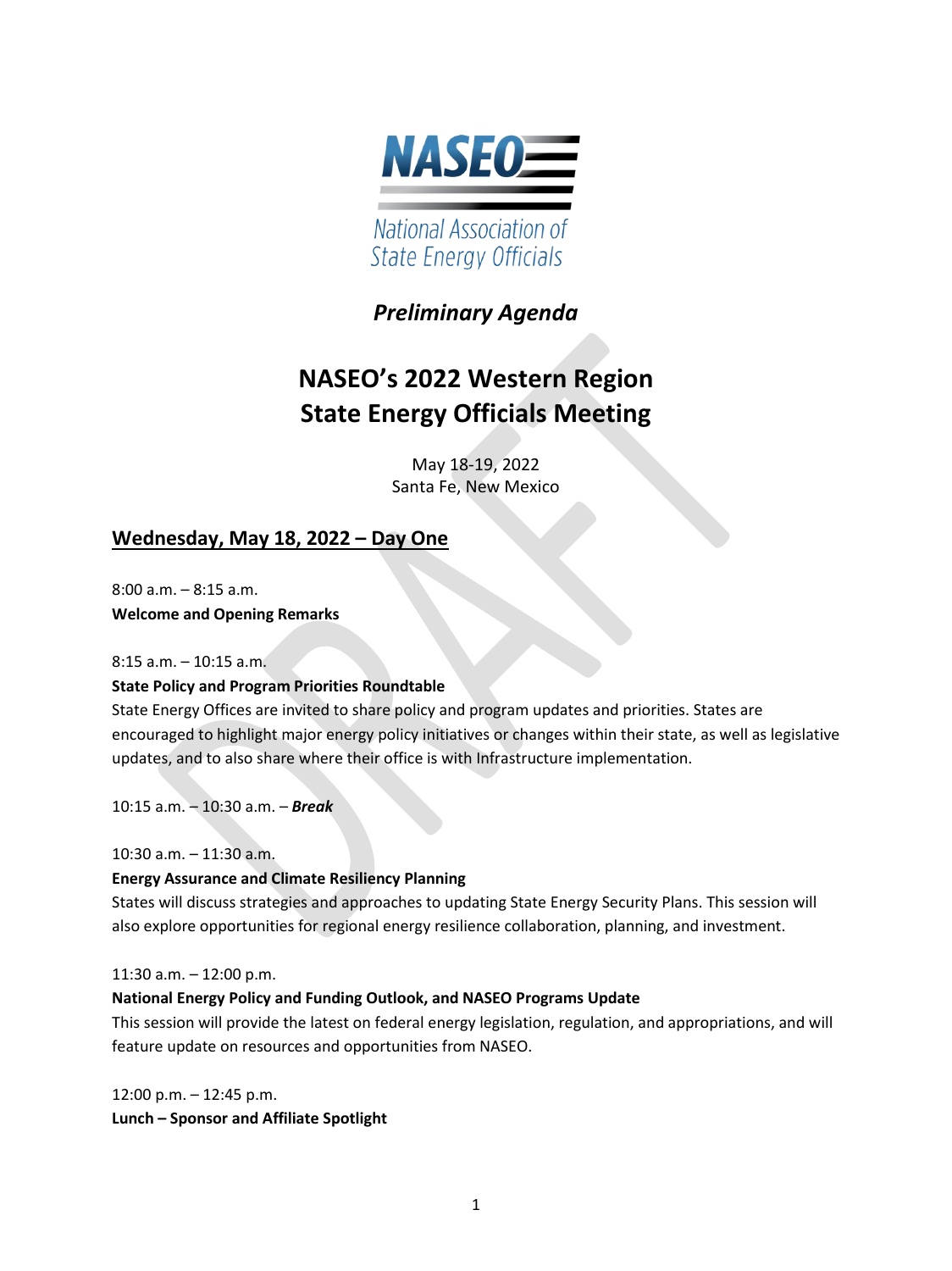#### 12:45 p.m. – 2:00 p.m.

#### **Equity and J40 Considerations**

Justice40 presents a unique opportunity for State Energy Offices to examine and refine their work. Using the Justice40 tenants of community engagement, benefit allocation, and tracking project location, this conversation will explore methods for measuring equity and opportunities to create more equitable policies and programs.

#### 2:00 p.m. – 3:15 p.m.

#### **Electrifying the Transportation Sector: Opportunities for Coordination and Collaboration**

States are developing their EV infrastructure plans through the National EV Infrastructure Program and are poised to pursue funding to support charging and fueling infrastructure, and broader transportation electrification activities. This session will highlight progress from states and invite a discussion on ways that states can work across borders to achieve their transportation-energy goals.

3:15 p.m. – 3:30 p.m. – *Break*

#### 3:30 p.m. – 5:00 p.m.

#### **Infrastructure Troubleshooting and Technical Assistance Needs (States-Only)**

This states-only session will invite participants to ask questions of their peers related to Infrastructure Act implementation, and will explore technical assistance needs of the states.

6:00 p.m. – *Networking Dinner*

### **Thursday, May 19, 2022 – Day Two**

8:00 a.m. – 8:30 a.m. – *Continental Breakfast*

#### 8:30 a.m. – 9:45 a.m.

#### **State and Regional Planning for Low-Carbon Hydrogen**

Low-carbon hydrogen has the potential to support states' goals to reduce greenhouse gas emissions, increase jobs, enhance resilience, and support a just transition. The significant opportunities to support low-carbon hydrogen has spurred further interest in regional planning. This session will examine regional and state planning for low-carbon hydrogen and the role hydrogen can play in the transition of the states' energy sector.

9:45 a.m. – 10: 15 a.m. **Pending – Building Decarbonization and Affordability** 

10:15 a.m. – 10:30 a.m. – *Break*

10:30 a.m. – 11:45 a.m. **Transmission Planning for Climate and Economic Growth**